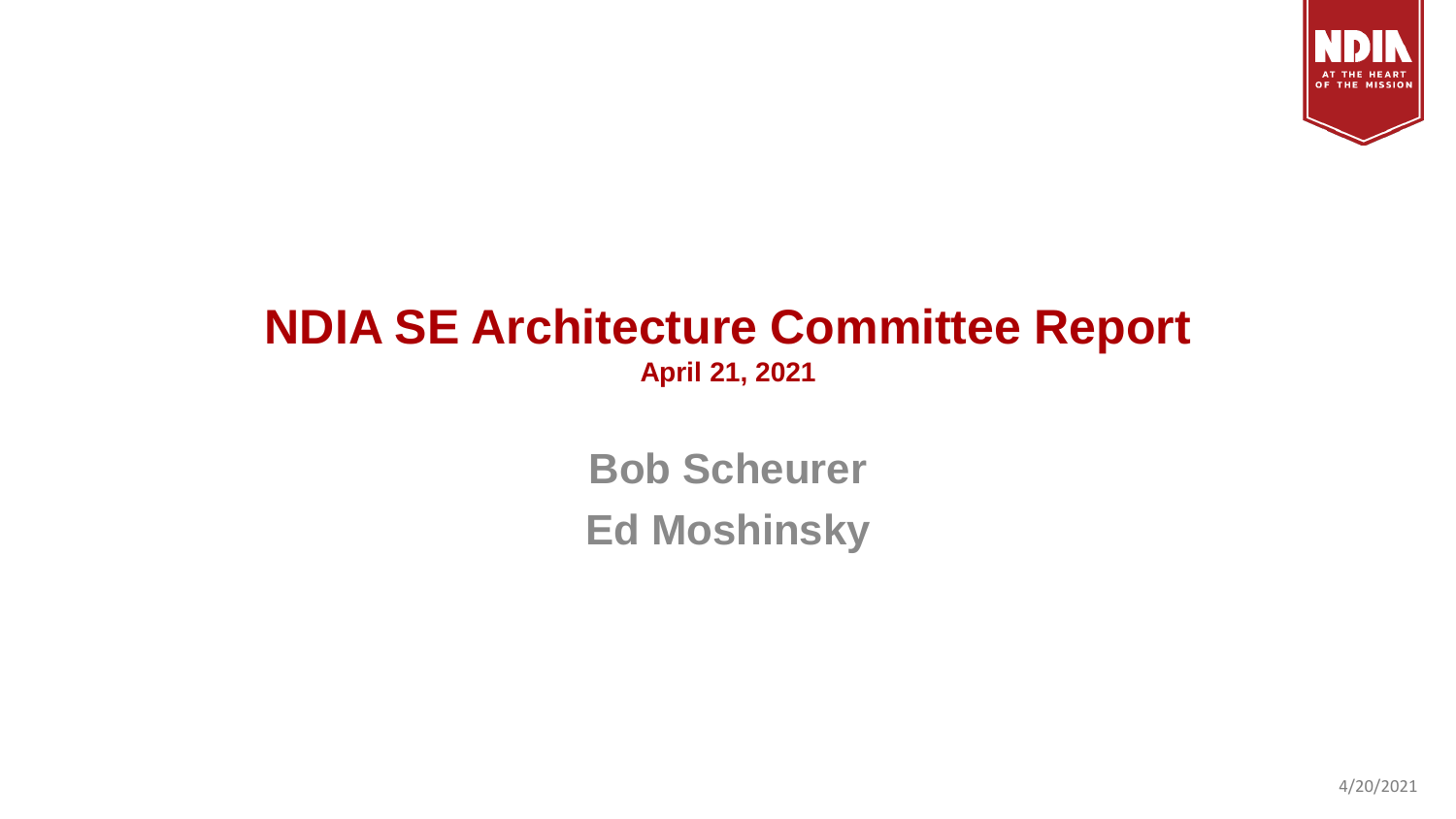## **SE Architecture Committee**



|                                     | <b>Mission / Purpose</b>                                                                                                                                                                                                                                                                                                                                                                                                                                                                                                                                                                   | Stakeholders / Sponsors / Collaborators                                                                                                                                                                                                                                                                                                                                                                                                                                                                                                                                                                                                                                                                                                                             |
|-------------------------------------|--------------------------------------------------------------------------------------------------------------------------------------------------------------------------------------------------------------------------------------------------------------------------------------------------------------------------------------------------------------------------------------------------------------------------------------------------------------------------------------------------------------------------------------------------------------------------------------------|---------------------------------------------------------------------------------------------------------------------------------------------------------------------------------------------------------------------------------------------------------------------------------------------------------------------------------------------------------------------------------------------------------------------------------------------------------------------------------------------------------------------------------------------------------------------------------------------------------------------------------------------------------------------------------------------------------------------------------------------------------------------|
| $\bullet$                           | Mission: Grow Relevance, Usefulness, and Awareness of<br>System Architecting and Architectures in National Def.<br>Applications<br>Purpose: To Facilitate Successful Acumen and Outcomes<br>from System Architecting and Architectures<br>Leadership:<br>Bob Scheurer, Boeing;<br>$\circ$<br>Ed Moshinsky, Retired LM<br>$\circ$                                                                                                                                                                                                                                                           | Stakeholders: Defense Industrial Base Members, DoD, &<br>$\bullet$<br><b>Services</b><br>Sponsor: Nadine Geier, OSD R&E<br>$\bullet$<br>Collaborators: INCOSE, AIA, DoD MOSWG;<br>$\bullet$<br>Paul Jonas, MOSA Metrics, US Army Research<br>$\bullet$<br>Membership: 85 members from government, industry, and<br>academia.<br>Business Rhythm: Bi-weekly telecons; sub-committee/<br>working groups as required.                                                                                                                                                                                                                                                                                                                                                  |
|                                     | <b>Recent Accomplishments</b>                                                                                                                                                                                                                                                                                                                                                                                                                                                                                                                                                              | 2021 Plans / Events / Milestones                                                                                                                                                                                                                                                                                                                                                                                                                                                                                                                                                                                                                                                                                                                                    |
| $\bullet$<br>$\bullet$<br>$\bullet$ | On-Going Bi-Weekly Full Committee Meetings<br>On-Going Bi-Weekly Sub-Committee Meetings (e.g., MOSA<br>Metrics) and Special Meetings, as Needed<br>Participating with NDIA Manufacturing Division / Supply<br>Chain Network Committee: Ethan Plotkin, Chair, "Helping<br><b>OSD Do Sustainment Better"</b><br>Participating in DoD's MOSA (MOSWG) and Tiger Team(s)<br>Participating in PSM's Digital Engineering (DEWG) Working<br>Group<br>Participations in Paul Jonas Army MOSA Metrics Working<br><b>Group Activities/Surveys</b><br><b>MOSA White Paper and Supporting Briefings</b> | Focus on MOSA Metrics / Metrics Sub-Committee<br><b>Metrics</b><br><b>Contracting Language</b><br>$\bullet$<br>2021 S&ME Conf. Track on System Architecture<br>$\bullet$<br>MOSWG & Tiger Teams Support: MOSA Outreach, et<br>$\bullet$<br>Digital Engineering Working Group Support<br>$\bullet$<br>Joint Effort w/NDIA Mfg Division/Ethan Plotkin: Better OSD<br>$\bullet$<br>Sustainment - SD-22 Guidebook Update<br><b>Mission Engineering Working Group Support (New)</b><br>$\bullet$<br><b>Other Relevant Plans/Support Areas</b><br>SE Modernization w/Nadine Geier, OUSD(R&E) SE Director<br>$\circ$<br><b>Reference Architectures</b><br>$\bigcirc$<br>Modularity & Openness Partitioning and Representations in<br>$\circ$<br><b>Architecture Models</b> |